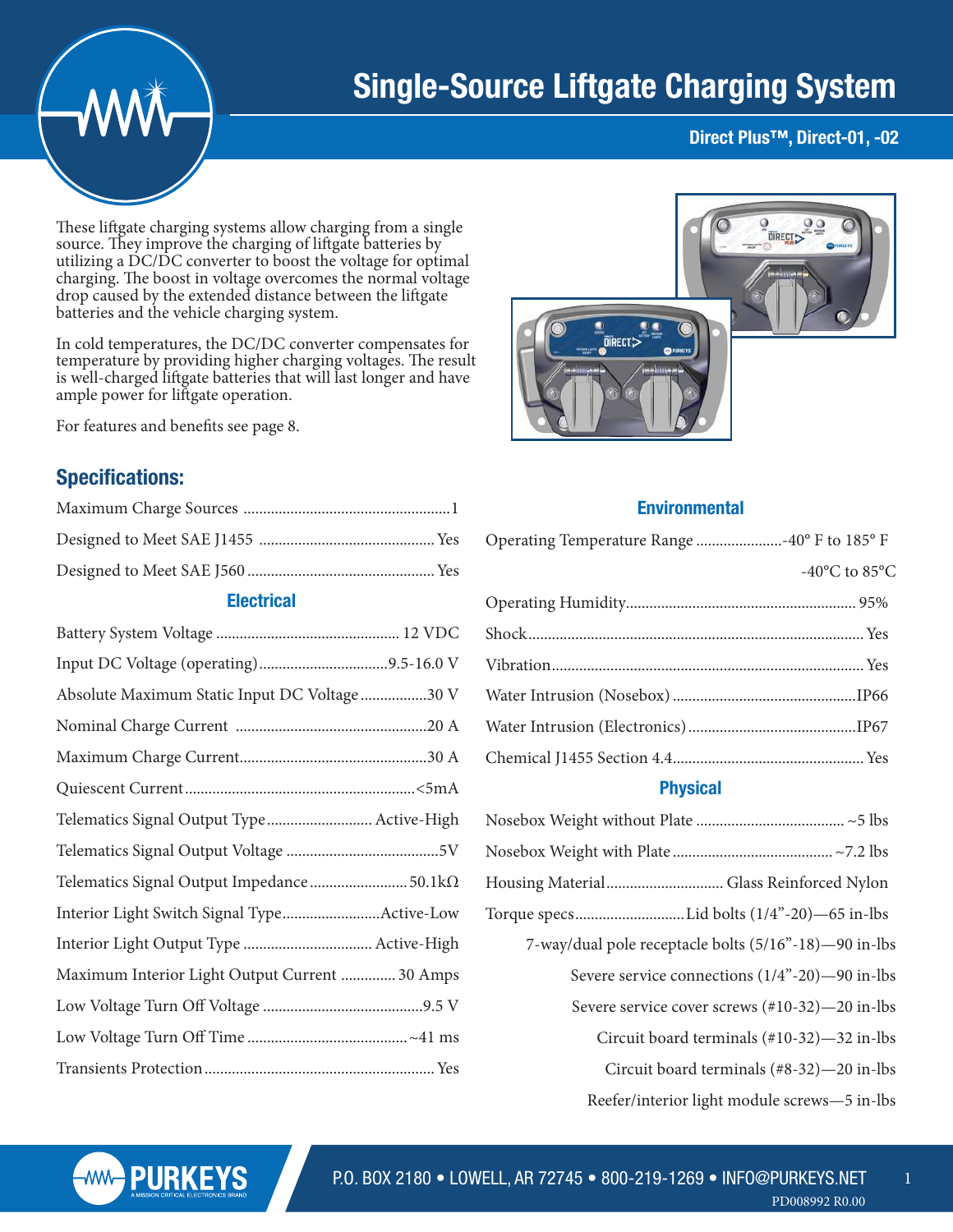# Liftgate Charging Harness Cable Specifications:

| Wire Gauge: | Stranding: |
|-------------|------------|
|             |            |
|             |            |
|             |            |
|             |            |
|             |            |
|             |            |

## Part Numbers:

| Part $#$      | Charging<br><b>Harness</b><br>Length | <b>Dual Pole</b> | 7-way | Single pole<br>receptacle   receptacle   receptacle | 7-way<br>charging<br>harness | Reefer<br>harness | <b>Shipping</b><br><b>SIZE</b> | Shipping<br>weight |
|---------------|--------------------------------------|------------------|-------|-----------------------------------------------------|------------------------------|-------------------|--------------------------------|--------------------|
| PLUS-50-A     | 50 FEET                              |                  | X     |                                                     |                              |                   | 16X16X8                        | 14 LBS             |
| PLUS-25-A     | 25 FEET                              |                  | Χ     |                                                     |                              |                   | 16X16X8                        | <b>11 LBS</b>      |
| PLUS-70-A     | 70 FEET                              |                  | X     |                                                     |                              |                   | 16X16X8                        | 17 LBS             |
| 9102-0001-A-A | 50 FEET                              | X                |       |                                                     |                              |                   | 16X16X8                        | <b>16 LBS</b>      |
| 9102-0003-A-A | 50 FEET                              | X                |       | X                                                   |                              |                   | 16X16X8                        | 19 LBS             |

Note: Part numbers listed above include nosebox and harness. Kits include nosebox, harness, and DC/DC converter.

# Add-ons: Direct Plus

| Part $#$    | <b>Description</b>                                   |
|-------------|------------------------------------------------------|
| NB00052     | SINGLE POLE ADD-ON FOR PLUS                          |
| $H - 00521$ | INTERIOR LIGHT POWER HARNESS ADD-ON, 25 FT, FOR PLUS |
| $H - 00522$ | INTERIOR LIGHT POWER HARNESS ADD-ON, 50 FT, FOR PLUS |
| $H - 00523$ | INTERIOR LIGHT POWER HARNESS ADD-ON, 70 FT, FOR PLUS |
| $H - 00289$ | REEFER HARNESS ADD-ON FOR PLUS                       |

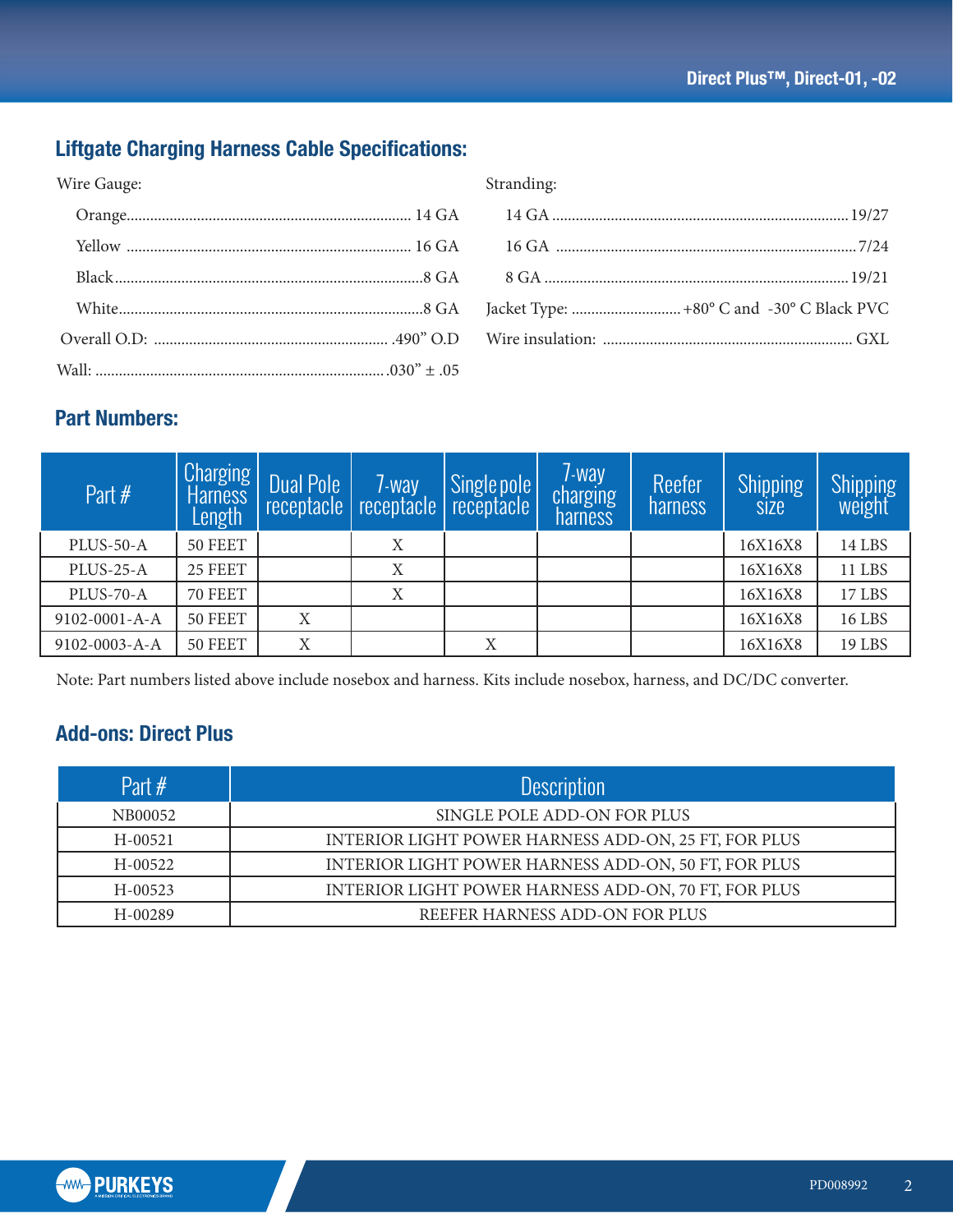## Interior Light Controller

Turn on/off from nosebox or from switch in trailer

Turn off after timeout (includes settings for 15, 30, 60, and 90 minutes; default is 60 minutes)

Detects when truck is started and turns off lights

Turn off if liftgate battery gets low (LVD)

 $f<sub>2</sub>$  $\frac{1}{2}$  two 1 Blinks lights three times three minutes before turning off, two times two minutes before turning off, and once one minut<mark>e before turning off</mark>



OR AS A WHOLE WITHOUT THE WRITTEN PERMISSION OF PURKEYS IS PROHIBITED.

## LED Logic

| 1 FD               | <b>STATUS</b> |
|--------------------|---------------|
| Green solid        | Charging      |
| Green blink        | Good voltage  |
| Orange blink       | Low voltage   |
| Orange rapid-blink | Fault         |



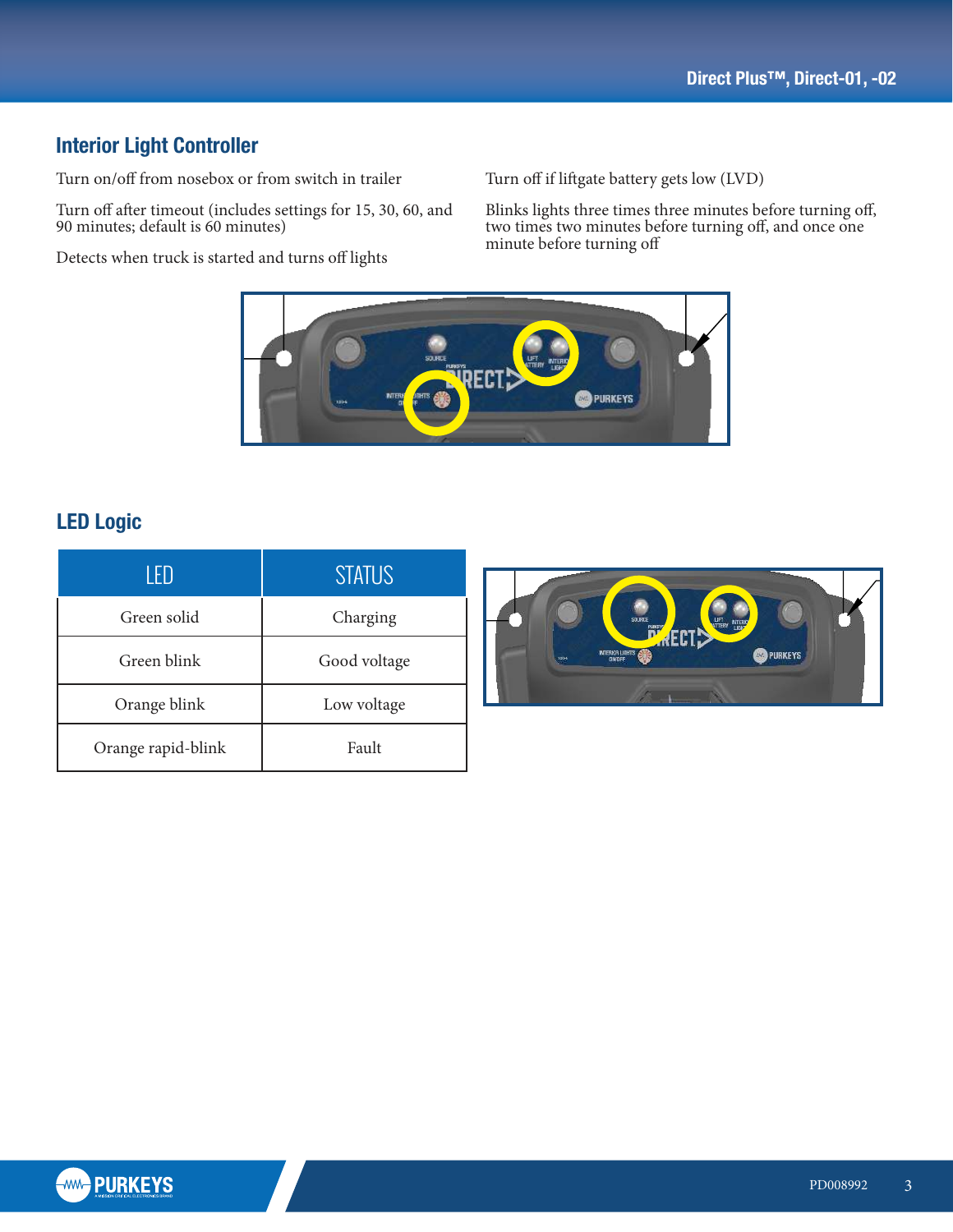## Dimensions:

Note: All noseboxes have the same dimensions (in inches), regardless of number or type of receptacles.

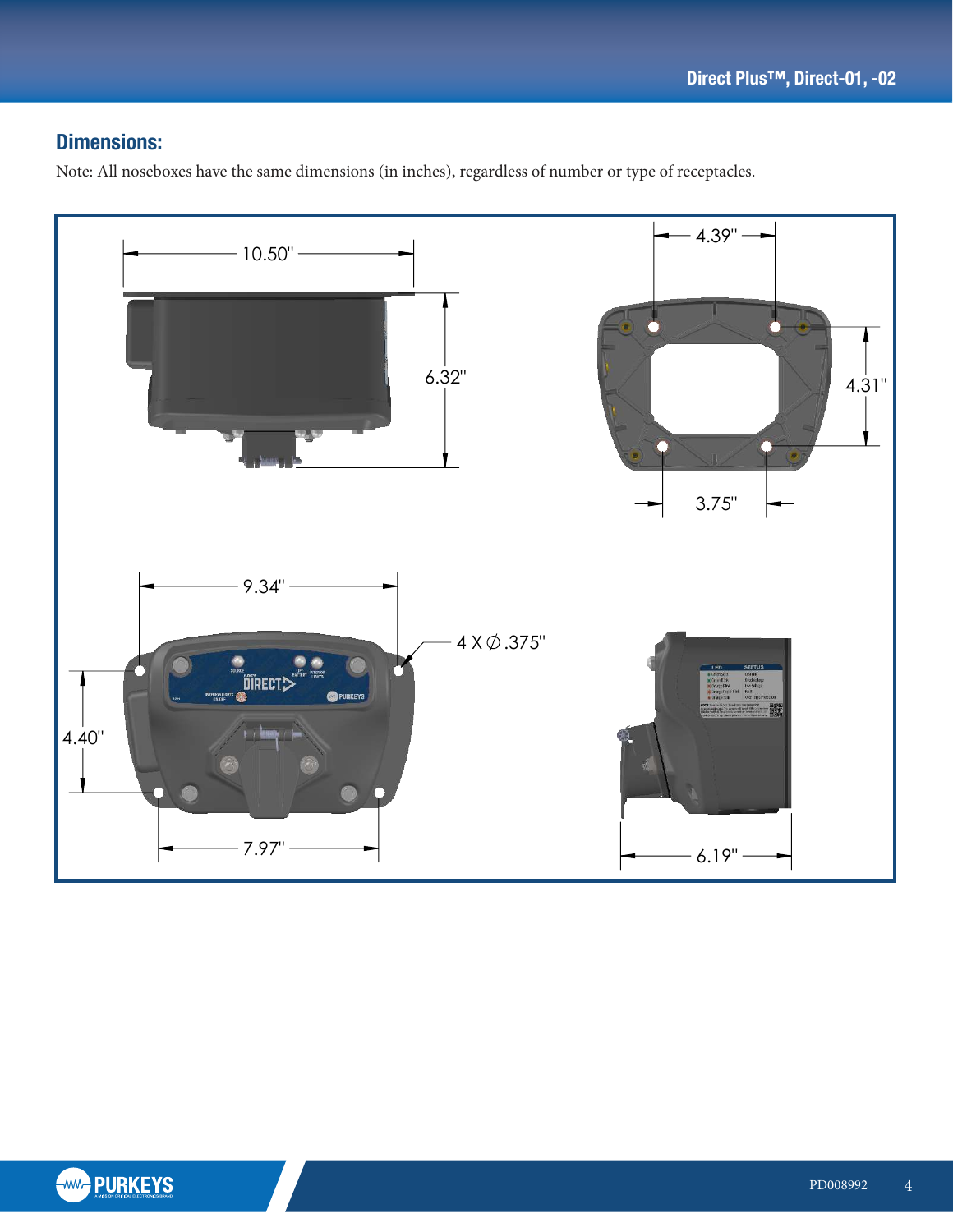#### Call-Outs: Exterior, One Receptacle



#### Dual Pole Receptacle: Direct-01

7-Way: Direct Plus



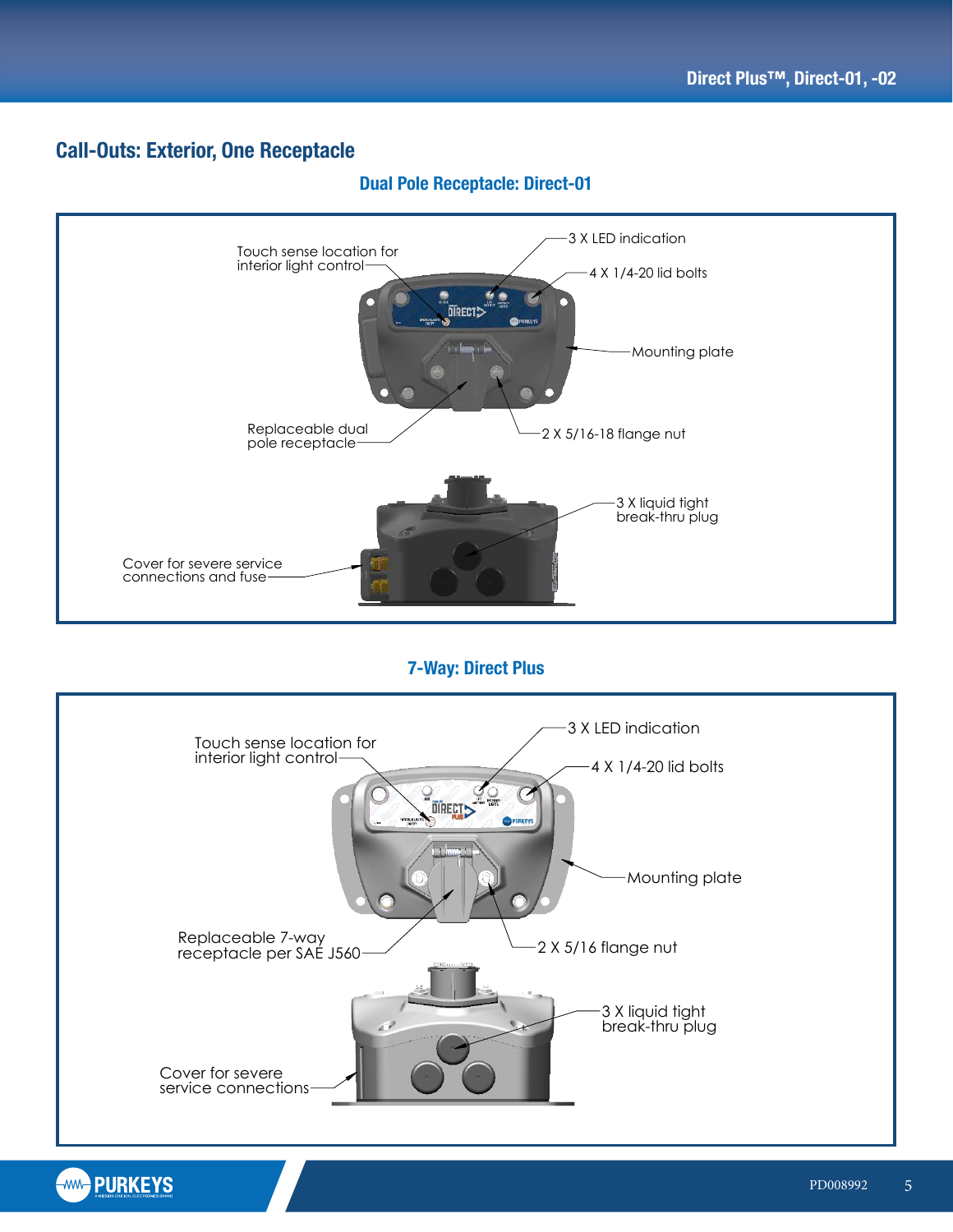## Call-Outs: Exterior, Two Receptacles

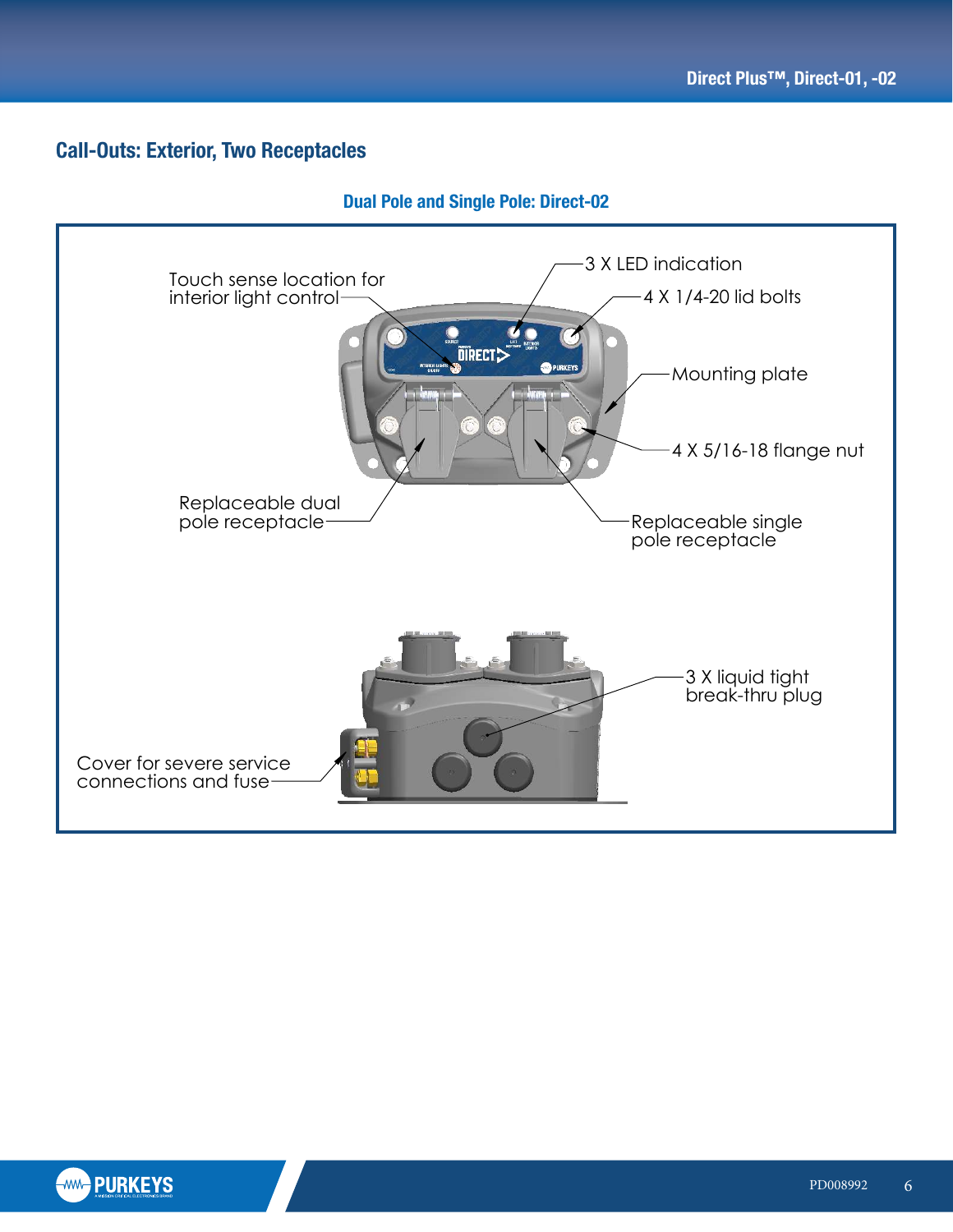negative connection

## **Call-Outs: Side Panels for External Connections**